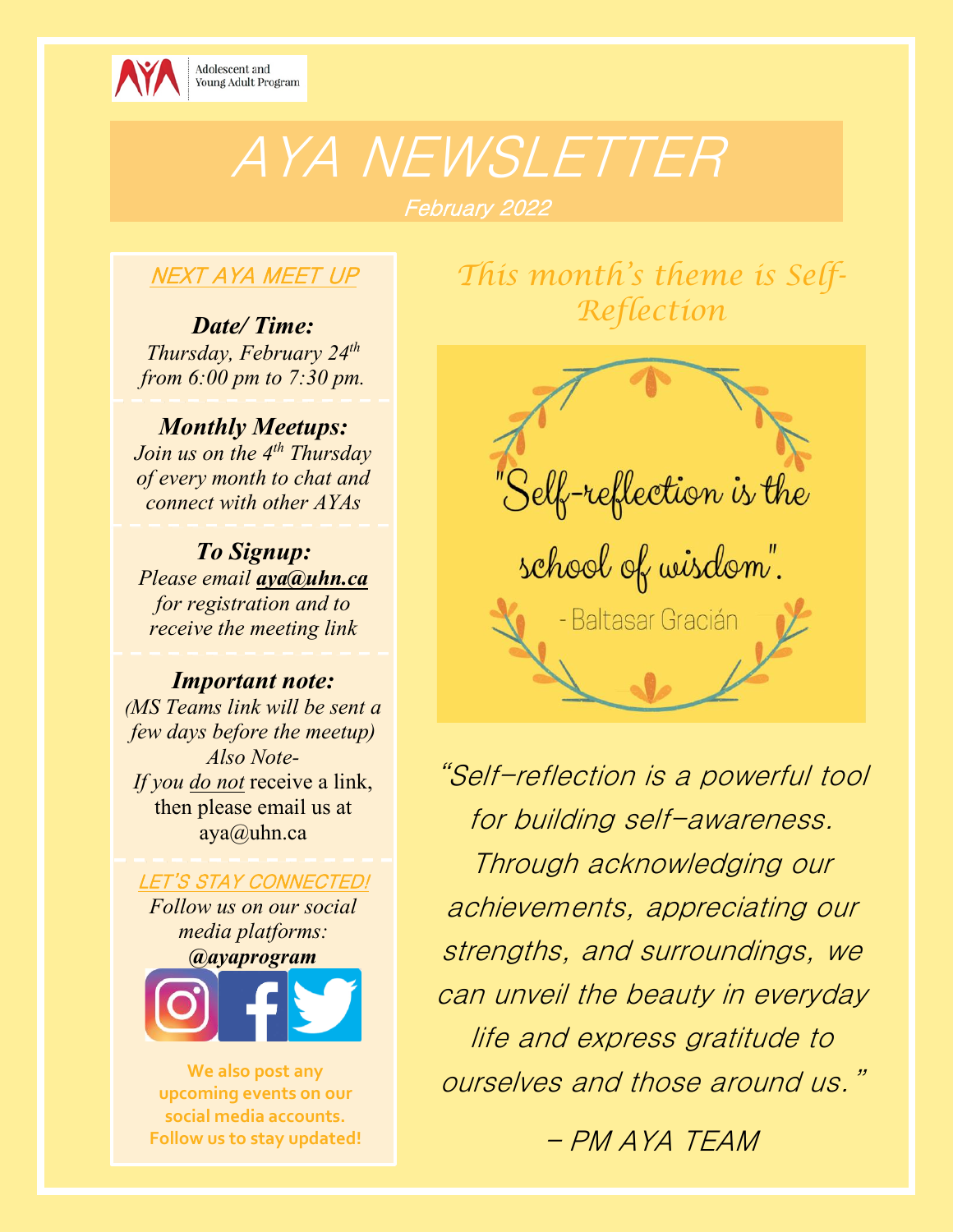

**UPCOMING EVENTS** 



#### **FREE POP-UP GROUP WRITING WORKSHOP**

For Canadians diagnosed under 50 who want to learn to write their unique breast cancer story

Tuesday, February 22 at 4:30 - 6PM ET



To reserve your spot: wildfirecommunity.org/workshops

WILDFIRE is a magazine and writing community helping young breast cancer survivors and fighters find meaning and a sense of belonging in their experience of cancer. Our belief is that stories - yours & others provide the fabric for a much-needed age-specific community and support network.

Join your Canadian WILDFIRE community to learn how to start writing with other women who understand you and find out what your unique story is. Together we'll write away some of our stress - and find some healing in the long run by using writing as a tool to find meaning. You'll make new friends and fill a notebook along the way. No writing experience is necessary to participate.

> We post newsletters every month with corresponding resources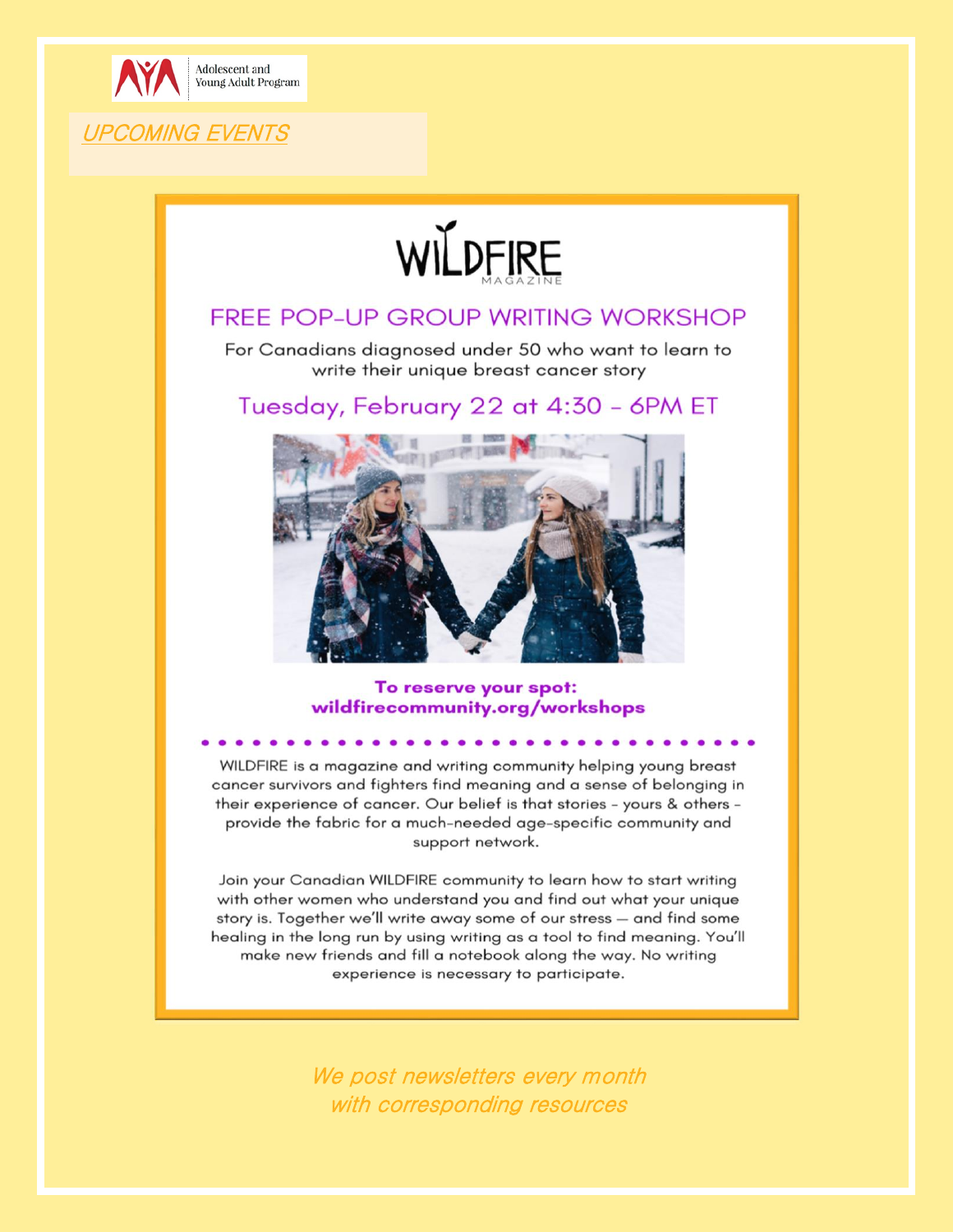

UPCOMING EVENTS



# **Unspoken Ink: Creative Writing**

Our online, Unspoken Ink: Creative Writing Workshop is designed to take you on a journey through your cancer diagnosis and into your survivorship with a small group of your young adult cancer patient/survivor peers. Each 8-week Writing Workshop consists of a weekly writing night attended via online video chat. We will get to know one another in an intimate, 18-person setting and address issues that transport us from initial diagnosis into the new normal and survivorship.

**Where:** Online video chat. We'll send you more information about joining after you register. Please have a microphone headset and a webcam.

**Who:** Young adult cancer patients/survivors and young adult cancer

caregivers.

Cactus Cancer Society (formerly Lacuna Loft) considers anyone diagnosed with cancer, at any stage of the experience, to be a survivor!

#### TO REGISTER VISIT LINK:

### **[CACTUS CANCER SOCIETY](https://cactuscancer.org/programs/unspoken-ink-creative-writing-workshop/)**

**[https://cactuscancer.org/programs/unspoken-ink](https://cactuscancer.org/programs/unspoken-ink-creative-writing-workshop/)[creative-writing-workshop/](https://cactuscancer.org/programs/unspoken-ink-creative-writing-workshop/)**